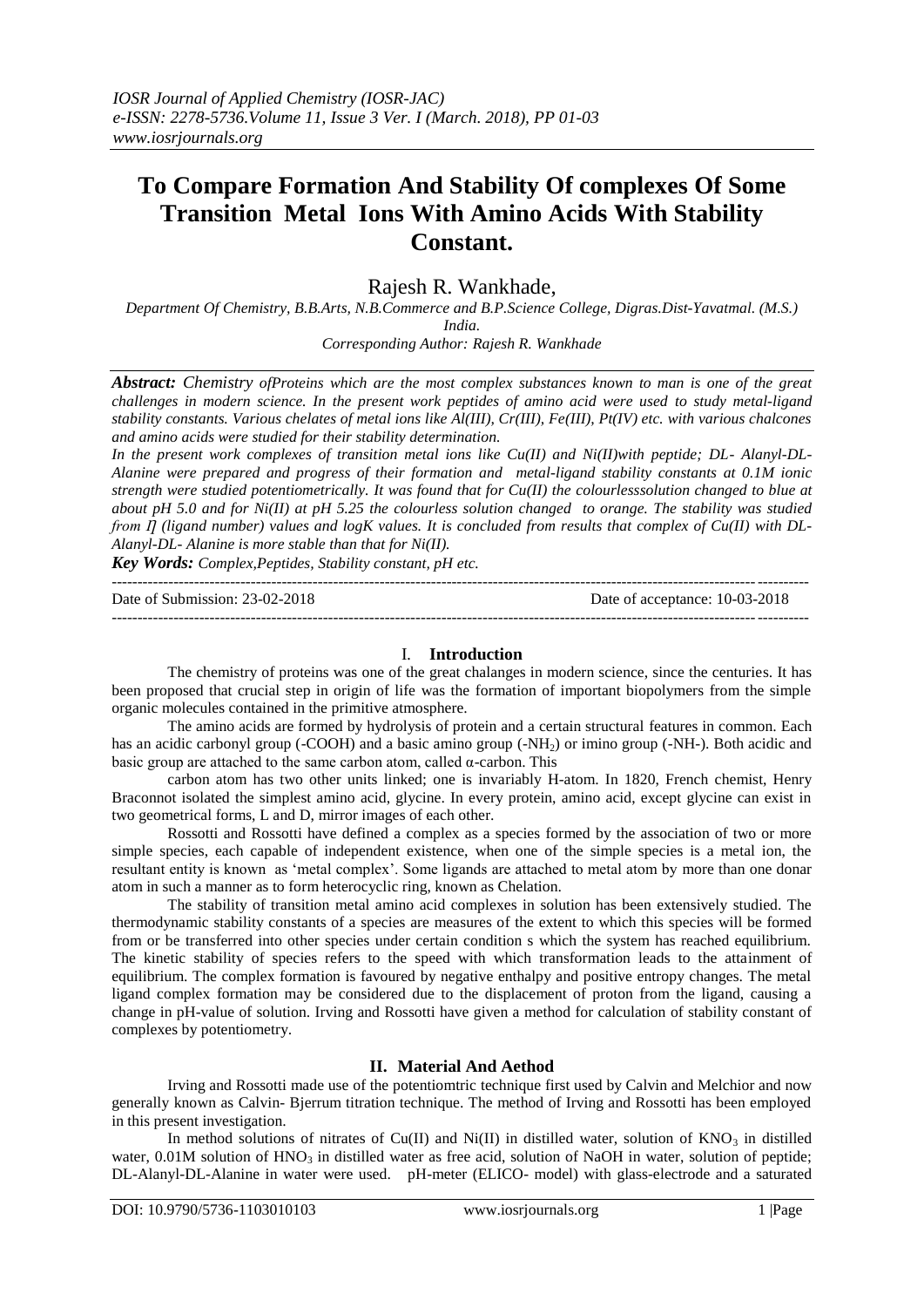calomel electrode was used. For the calibration of pH-meter the standard buffer solutions of pH 4.01, 7.00 and 9.15 were used. Following equations 1 and 2 were used to calculate  $\tilde{\eta}_A$ and  $\tilde{\eta}$ .

$$
\tilde{\eta}_{A} = \gamma - \frac{(V_{2}-V_{1})(N+E^{0})}{(V_{0}+V_{1}) \times T^{0}L}
$$
\n(ligand number)\n
$$
\tilde{\eta} = \frac{(V_{3}-V_{2})(N+E^{0})}{(V_{0}+V_{2}) \times T^{0}L \times \tilde{\eta}_{A}}
$$

#### **III. Result And Discussion**

The data obtained by titration for systemsof $Cu(II)$  and  $Ni(II)$  metal ions wasused to plot Graphs,constructed between the volume of NaOH and pH of solution for all systems as shown in figures 1 and 2.

Proton – ligand stability constants of the ligand were calculated from acid titration curve and acid+ ligand titration curve. The deviation in the curves for both the systems started at about pH 3.0. These deviations increased continuously upto pH 11.0. This may be due to fact of dissociation of functional groups (-COOH and  $-NH_3^+$ ) of ligands.

The values of  $\tilde{\eta}_A$ along with the differences (V<sub>2</sub>-V<sub>1</sub>) were determined. The formation curve ( $\tilde{\eta}_A$ vs pH) was plotted and from it pK<sub>1</sub>(4.5) corresponding to $\tilde{\eta}_A = 1.5$  and pK<sub>2</sub> (10.1) corresponding to  $\tilde{\eta}_A = 0.5$  for ligand were estimated. This is called half integral method.